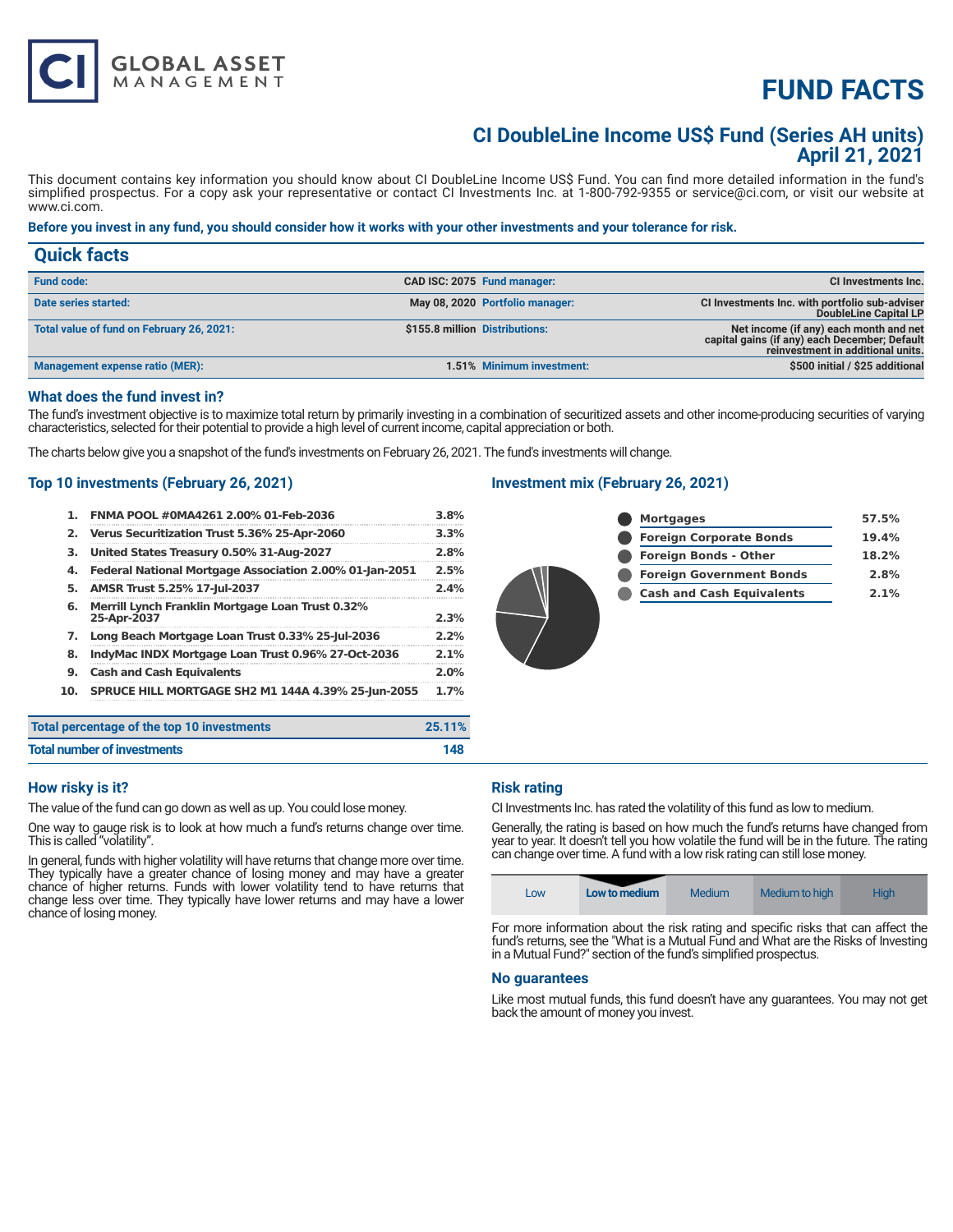# **CI DoubleLine Income US\$ Fund (Series AH units)**

#### **How has the fund performed?**

This section tells you how Series AH securities of the fund have performed since inception. Returns are after expenses have been deducted. These expenses reduce the fund's returns.

#### **Year-by-year returns**

Because Series AH has been distributing under a simplified prospectus for less than one calendar year, there is no data available for this section.

#### **Best and worst 3-month returns**

Because Series AH has been distributing under a simplified prospectus for less than one calendar year, there is no data available for this section.

#### **Average return**

Because Series AH has been distributing under a simplified prospectus for less than twelve consecutive months, there is no data available for this section.

#### **Who is this fund for?**

#### **This fund may be suitable for you if you:**

- are seeking to diversify your fixed income holdings<br>• are seeking a combination of income and growth
- are seeking a combination of income and growth  $\cdot$  are investing for the medium and/or long term
- are investing for the medium and/or long term<br>• can tolerate low-to-medium risk
- can tolerate low-to-medium risk

#### **A word about tax**

In general, you'll have to pay income tax on any money you make on a fund. How much you pay depends on the tax laws of where you live and whether you hold the fund in a registered plan, such as a Registered Retirement Savings Plan or a Tax-Free Savings Account.

Keep in mind that if you hold your fund in a non-registered account, fund distributions are included in your taxable income, whether you get them in cash or have them reinvested.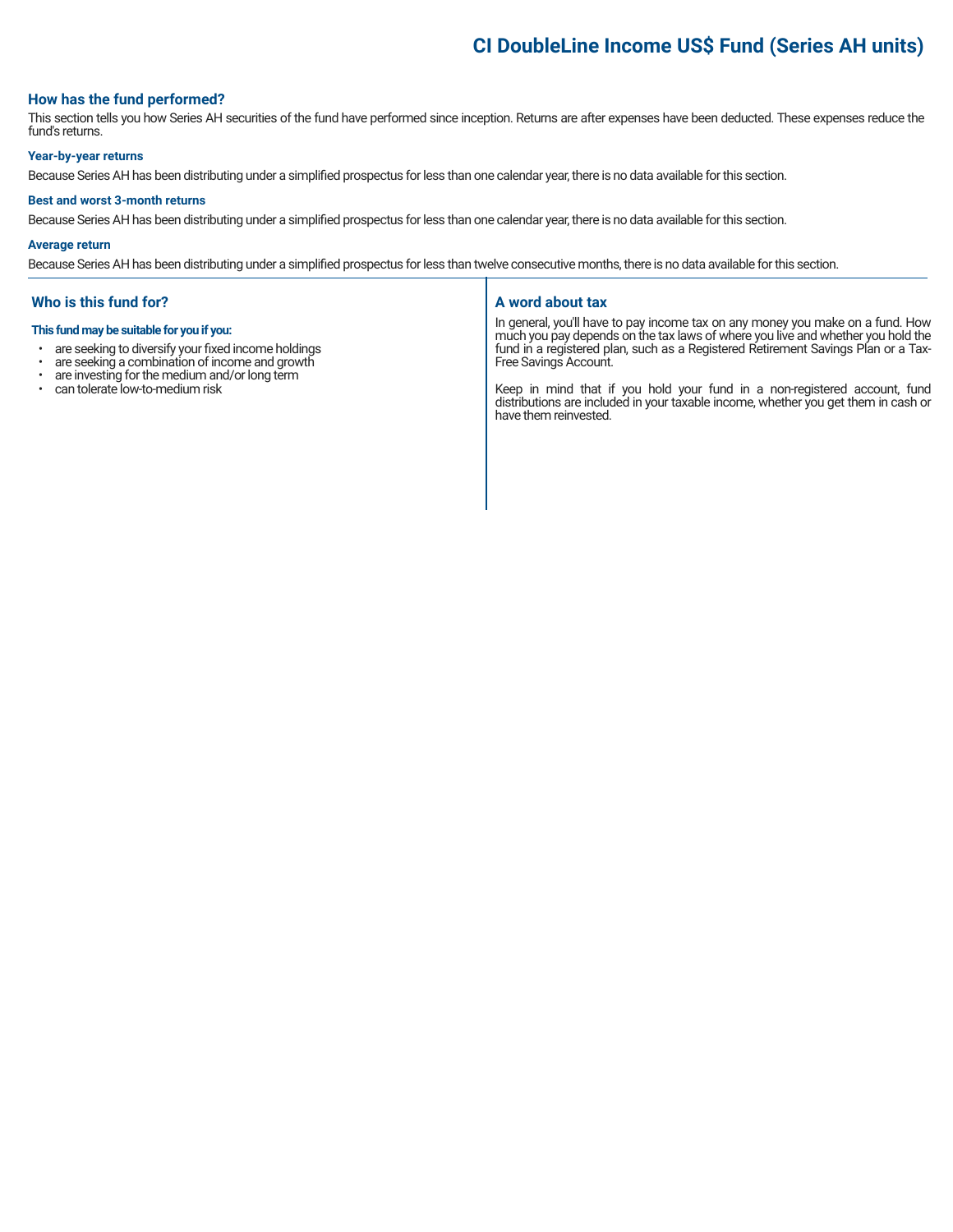### **CI DoubleLine Income US\$ Fund (Series AH units)**

#### **How much does it cost?**

The following tables show the fees and expenses you could pay to buy, own and sell Series AH securities of the fund. The fees and expenses — including any commissions — can vary among series of a fund and among funds. Higher commissions can influence representatives to recommend one investment over another. Ask about other funds and investments that may be suitable for you at a lower cost.

#### **1. Sales charges**

You may have to choose a sales charge option when you buy Series AH securities of the fund. Ask about pros and cons of each option.

| What you pay                           |                                                  | <b>How it works</b>                                                                                                                                                                                                                                                                            |
|----------------------------------------|--------------------------------------------------|------------------------------------------------------------------------------------------------------------------------------------------------------------------------------------------------------------------------------------------------------------------------------------------------|
| in percent $(\%)$                      | in dollars<br>$($ \$)                            |                                                                                                                                                                                                                                                                                                |
| Initial sales charge                   |                                                  |                                                                                                                                                                                                                                                                                                |
| 0 to 5.0% of the amount you buy        | \$0 to \$50.00<br>on every<br>\$1,000 you<br>pay | You and your representative decide on the rate.<br>The initial sales charge is deducted from the amount you buy. It goes to your representative's firm as a commission.                                                                                                                        |
| <b>Standard deferred sales charges</b> |                                                  |                                                                                                                                                                                                                                                                                                |
| If you sell within:                    | \$0 to \$55.00<br>on every<br>$$1,000$ of        | The standard deferred sales charge is a set rate and is deducted from the amount you sell based on the initial cost and<br>number of those securities.<br>When you buy the fund, we pay your representative's firm a commission of 5%. Any standard deferred sales charge you pay<br>$\bullet$ |
| 5.5%<br>1 year of buying               | original cost<br>you sell                        | when you sell the fund goes to us.<br>You can sell up to 10% of your securities each year without paying a standard deferred sales charge subject to certain                                                                                                                                   |
| 5.0%<br>2 years of buying              |                                                  | restrictions ("10% free redemption right"). Your 10% free redemption right is reduced by the equivalent number of securities<br>you would have received if you had reinvested any cash distributions you received during the calendar year. If you exercised                                   |
| 5.0%<br>3 years of buying              |                                                  | your 10% redemption right and redeem your securities before the standard deferred sales charge schedule has expired, your                                                                                                                                                                      |
| 4.0%<br>4 years of buying              |                                                  | standard deferred sales charge on a full redemption would be the same as if you had not redeemed securities under your<br>10% free redemption right.                                                                                                                                           |
| 4.0%<br>5 years of buying              |                                                  | If you hold the fund in a non-registered account, if applicable, you can ask to receive cash distributions which are not<br>$\bullet$<br>subject to standard deferred sales charges.                                                                                                           |
| 3.0%<br>6 years of buying              |                                                  | You can switch between standard deferred sales charge funds at any time without paying this sales charge. The standard<br>deferred sales charge schedule will be based on the date you bought securities of the first fund and the rates and duration                                          |
| 2.0%<br>7 years of buying              |                                                  | of such schedule shall continue to apply.                                                                                                                                                                                                                                                      |
| 0.0%<br>After 7 years                  |                                                  | Your securities will be converted into the initial sales charge option after the expiry of the standard deferred sales charge<br>schedule if you qualify for CI Prestige (and if available for your securities) and such securities will participate in CI Prestige.                           |
|                                        |                                                  |                                                                                                                                                                                                                                                                                                |
| Intermediate deferred sales charges    |                                                  |                                                                                                                                                                                                                                                                                                |
| If you sell within:                    | \$0 to \$55.00<br>on every<br>$$1,000$ of        | The intermediate deferred sales charge is a set rate and is deducted from the amount you sell based on the initial cost and<br>number of those securities.<br>When you buy the fund, we pay your representative's firm a commission of 4%. Any intermediate deferred sales charge you          |
| 5.5%<br>1 year of buying               | original cost<br>you sell                        | pay when you sell the fund goes to us.<br>You can sell up to 10% of your securities each year without paying an intermediate deferred sales charge subject to certain                                                                                                                          |
| 5.0%<br>2 years of buying              |                                                  | restrictions. Your 10% free redemption right is reduced by the equivalent number of securities you would have received if<br>you had reinvested any cash distributions you received during the calendar year. If you exercised your 10% redemption right                                       |
| 4.5%<br>3 years of buying              |                                                  | and redeem your securities before the intermediate deferred sales charge schedule has expired, your intermediate deferred                                                                                                                                                                      |
| 4.0%<br>4 years of buying              |                                                  | sales charge on a full redemption would be the same as if you had not redeemed securities under your 10% free redemption<br>riaht.                                                                                                                                                             |
| 3.5%<br>5 years of buying              |                                                  | If you hold the fund in a non-registered account, if applicable, you can ask to receive cash distributions which are not<br>subject to intermediate deferred sales charges.                                                                                                                    |
| 3.0%<br>6 years of buying              |                                                  | You can switch between intermediate deferred sales charge funds at any time without paying this sales charge. The<br>intermediate deferred sales charge schedule will be based on the date you bought securities of the first fund and the rates                                               |
| 1.5%<br>7 years of buying              |                                                  | and duration of such schedule shall continue to apply.                                                                                                                                                                                                                                         |
| 0.0%<br>After 7 years                  |                                                  | Your securities will be converted into the initial sales charge option after the expiry of the intermediate deferred sales<br>charge schedule if you qualify for CI Prestige (and if available for your securities) and such securities will participate in CI                                 |
|                                        |                                                  | Prestige.                                                                                                                                                                                                                                                                                      |
| Low-load sales charges                 |                                                  |                                                                                                                                                                                                                                                                                                |
| If you sell within:                    | \$0 to \$30.00<br>on every<br>$$1,000$ of        | The low-load sales charge is a set rate and is deducted from the amount you sell based on the initial cost and number of<br>those securities.<br>$\cdot$                                                                                                                                       |
| 3.0%<br>1 year of buying               | original cost                                    | When you buy the fund, we pay your representative's firm a commission of up to 2.5%. Any low-load sales charge you pay<br>when you sell the fund goes to us.                                                                                                                                   |
| 2.5%<br>2 years of buying              | you sell                                         | If you hold the fund in a non-registered account, if applicable, you can ask to receive cash distributions which are not<br>subject to low-load sales charges.                                                                                                                                 |
| 2.0%<br>3 years of buying              |                                                  | You can switch between low-load sales charge funds at any time without paying this sales charge. The low-load sales<br>charge schedule will be based on the date you bought securities of the first fund and the rates and duration of such                                                    |
| 0.0%<br>After 3 years                  |                                                  | schedule shall continue to apply.<br>Your securities will be converted into the initial sales charge option after the expiry of the low-load sales charge schedule if                                                                                                                          |
|                                        |                                                  | you qualify for CI Prestige (and if available for your securities) and such securities will participate in CI Prestige.                                                                                                                                                                        |